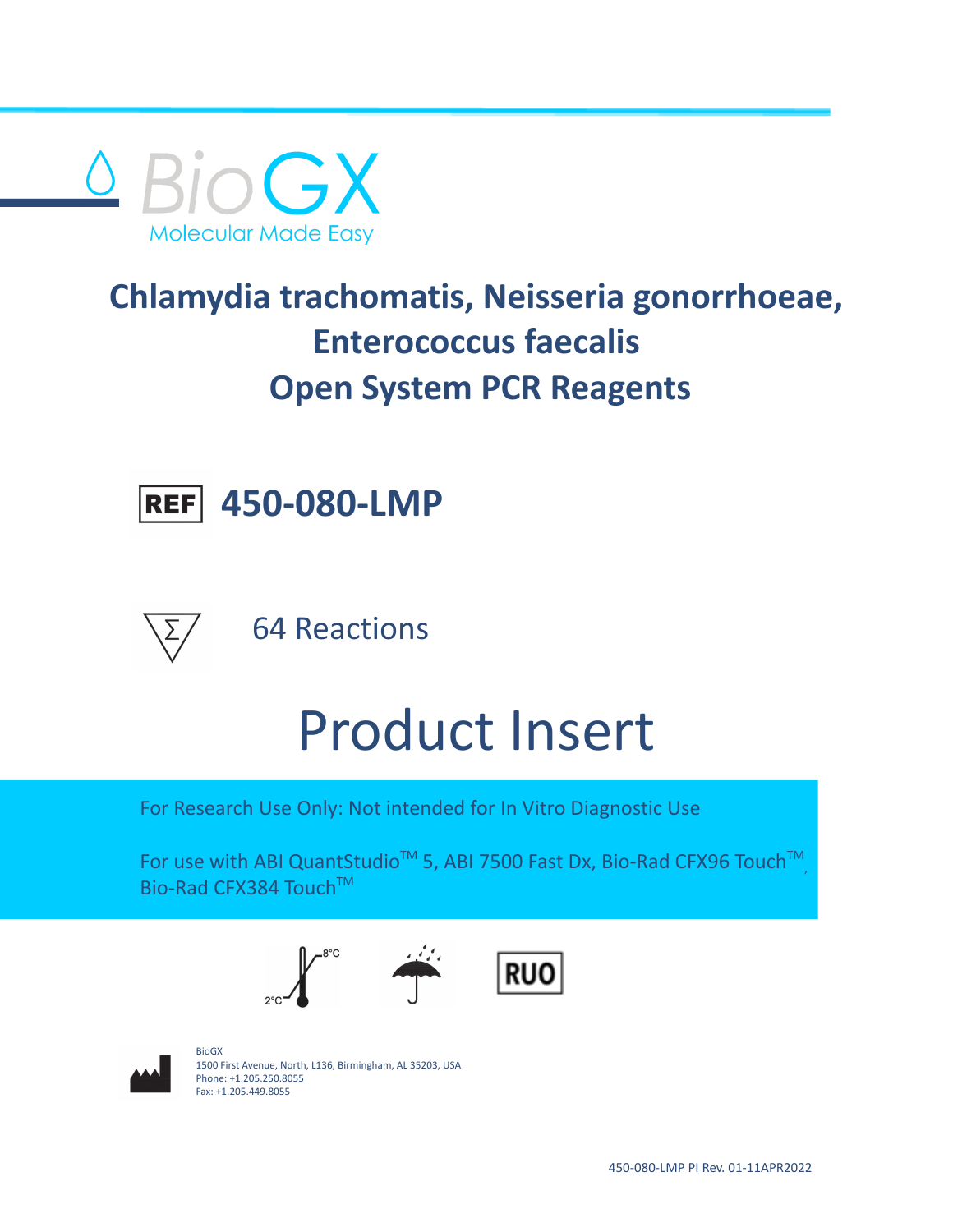

### **For Research Use Only**

*Research use only reagents are not intended for human or animal diagnostic use. It is the responsibility of the end user to determine the performance of the reagents in an appropriately designed validation study for their intended use.*

The Chlamydia trachomatis, Neisseria gonorrhoeae, Enterococcus faecalis real-time PCR-based detection reagent is manufactured and packaged as an open system reagent (OSR) for use with open system platforms and has to be validated by the user. Examples of open system platforms are the Applied Biosystems QuantStudio™ 5 (Design & Analysis software version 1.5.1 or later), Applied Biosystems 7500 Fast Dx (SDS software version 1.4 or later), Bio-Rad CFX96 Touch™ or CFX384 Touch™ (Maestro software version 1.1 or later) real-time PCR platforms.

#### **PLEASE READ ENTIRE PACKAGE INSERT BEFORE PROCEEDING TO USE THE OSR.**

#### **PRODUCT OVERVIEW**

The BioGX Sample-Ready™ OSR has been formulated in lyophilized format for the multiplex real-time PCR-based detection of DNA from Chlamydia trachomatis (ompA gene**<sup>1</sup>** ), Neisseria gonorrhoeae (porA gene**<sup>2</sup>** ), Enterococcus faecalis (16S rRNA gene**<sup>3</sup>** ), and RNaseP which serves as an endogenous extraction control. The following format for the lyophilized Sample-Ready OSR kit is available:

1. ABI QuantStudio<sup>™</sup> 5, ABI 7500 Fast Dx, Bio-Rad CFX96 Touch<sup>™</sup> and Bio-Rad CFX384 Touch™Platforms **REF 450-080-LMP**

#### **Note:**

**OSR for ABI and Bio-Rad Platforms (450-080-LMP)** contains all PCR primers, probes, enzymes, dNTPs, MgCl<sub>2</sub>, buffers, and other components required for the PCR reaction. No exogenous addition of SPC is needed.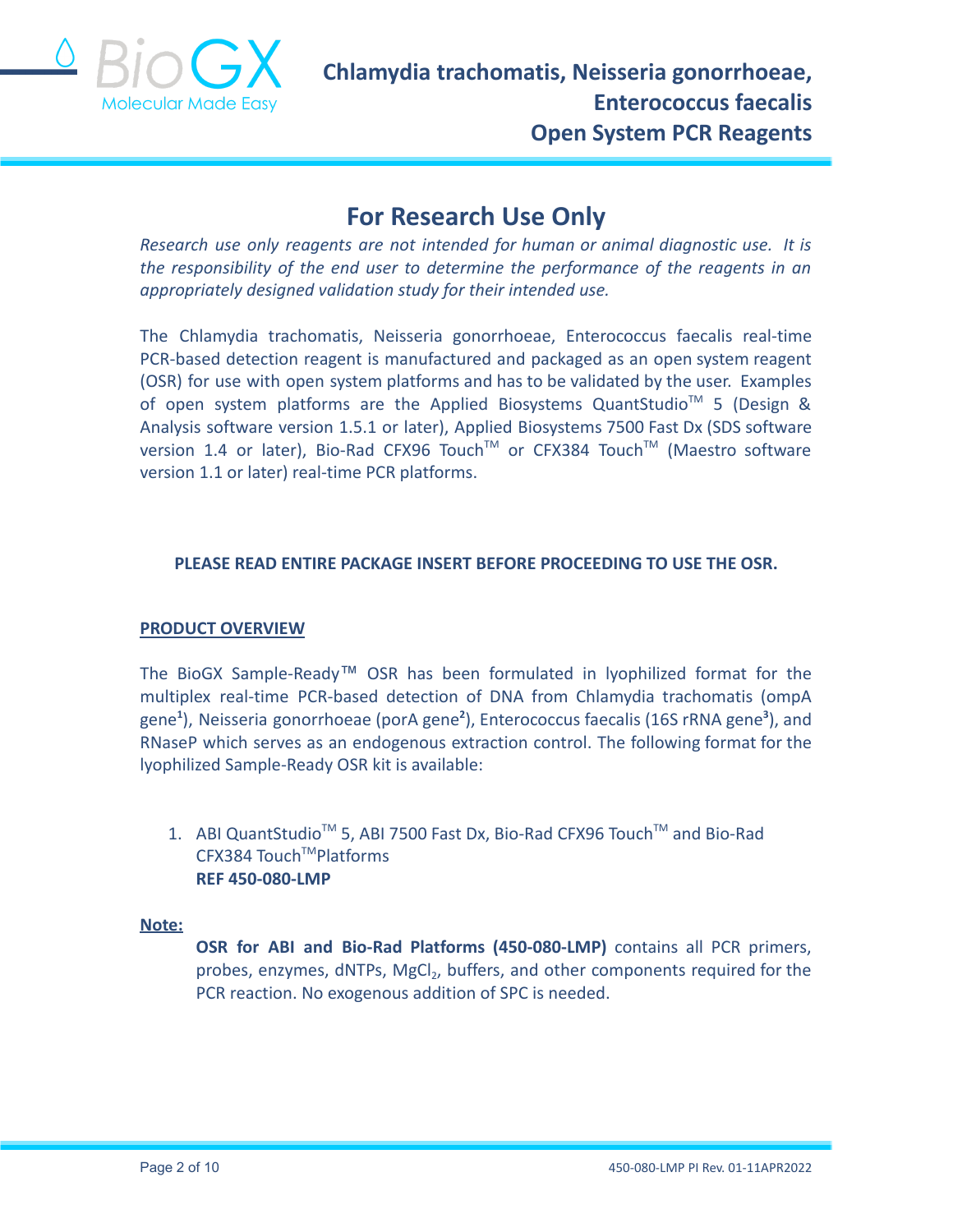

#### **PACKAGE CONTENTS**

#### **BioGX REF:** 450-080-LMP

Platform(s): ABI QuantStudio<sup>™</sup> 5, ABI 7500 Fast Dx, Bio-Rad CFX96 Touch<sup>™</sup> and Bio-Rad CFX384 Touch™

Each 64-reaction package consists of one pouch:

The pouch contains 2 x 8-tube strips. Each tube contains BioGX lyophilized Sample-Ready<sup>TM</sup> OSR sufficient for 4 x 15  $\mu$ L PCR reactions.

**Note:** 8-tube strips containing reagents **ARE NOT** compatible with ABI QuantStudio<sup>™</sup> 5, ABI 7500 Fast Dx, Bio-Rad CFX96 Touch™ and Bio-Rad CFX384 Touch<sup>™</sup> instruments.

#### **EQUIPMENT AND MATERIALS REQUIRED BUT NOT PROVIDED**

- Lyophilized Positive Control Template DNA Beads  $(10^5 \text{ copies/head})$ 
	- BioGX Chlamydia trachomatis (Part number 720-0225)
		-
	- BioGX Neisseria gonorrhoeae (Part number 720-0226)
		-
	- BioGX Enterococcus faecalis (Part number 720-0048)
- Lyophilized Positive Control Template DNA Beads (10<sup>5</sup> copies/bead) for ABI and Bio-Rad platforms
	- BioGX RNaseP (DNA) (Part number 720-0009)
- BioGX Molecular Grade Water or equivalent
	- BioGX Rehydration Water (Part number: 800-0035-12)
- Vortex Genie 2 Vortexer (VWR catalog no. 58815-234) or equivalent
- Disposable nitrile gloves
- Applied Biosystems QuantStudio 5 (0.2 mL) consumables.
	- Thermo Fisher optical 8-tube strip (catalog no. 4316567)
	- Thermo Fisher ultra-clear optical caps, strips of 8 (catalog no. AB-0866)
	- Thermo Fisher 96-well optical clear reaction plates (catalog no. A36924)
	- Thermo Fisher 96-well qPCR plate seals (catalog no. AB-1170)
- Applied Biosystems 7500 Fast Dx (0.1 mL) consumables.
	- Thermo Fisher optical 8-tube strip (catalog no. 4358293)
	- Thermo Fisher ultra-clear optical caps, strips of 8 (catalog no. 4323032)
	- Thermo Fisher 96-well optical reaction plates (catalog no. 4346906)
	- Thermo Fisher 96-well qPCR plate seals (catalog no. 4311971)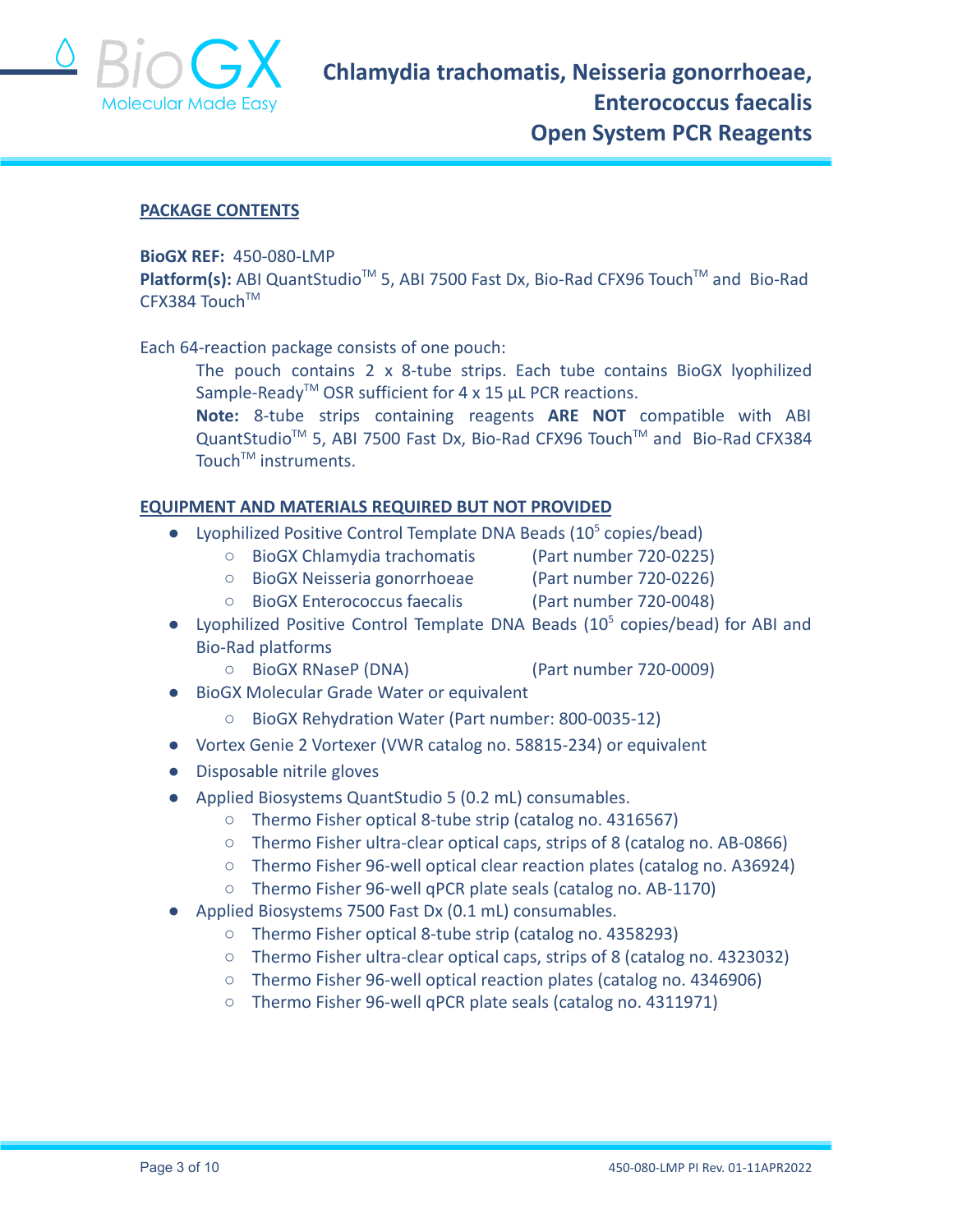

- Bio-Rad CFX96 Touch consumables.
	- Bio-Rad 8-tube PCR strips without caps (catalog no. TLS0851)
	- Bio-Rad Optical flat 8-cap strips for PCR tubes (catalog no. TCS0803)
	- Bio-Rad 96-well plates (catalog no. HSP9655)
	- Bio-Rad 96-well plate sealing film, optical (catalog no. MSB1001)
- Bio-Rad CFX384 Touch consumables.
	- Bio-Rad 384-well plates (catalog no. HSP3905)
	- Bio-Rad 384-well plate sealing film, optical (catalog no. MSB1001)

#### **WARNINGS AND PRECAUTIONS**

- For research use only. Not intended for human or animal diagnostics use.
- If handling biological samples, including used Extraction Kits and PCR Cartridges, treat as if capable of transmitting infectious agents in accordance with safe laboratory procedures such as those described in CLSI Document M29**<sup>4</sup>** and in Biosafety in Microbiological and Biomedical Laboratories**<sup>5</sup>** .
- BioGX REF: 450-080-LMP has been quality control tested only with the ABI QuantStudio<sup>™</sup> 5, ABI 7500 Fast Dx, Bio-Rad CFX96 Touch™ and Bio-Rad CFX384 Touch<sup>™</sup> real-time PCR platforms.
- Do not use the reagents if the protective pouches are open or torn upon arrival.
- Close reagent protective pouches promptly with the zip seal after each use. Remove any excess air in the pouches prior to sealing and store at 2-8 °C.
- Do not remove desiccant from the PCR master mix pouches.
- Do not use Sample-Ready**TM** master mix if the desiccant is not present or is broken inside the Sample-Ready**TM** master mix pouches.
- Do not use reagent tubes if the foil seal has been opened or damaged.
- Do not mix reagents from different pouches and/or kits and/or lots.
- Do not use expired reagents and/or materials.
- Do not pipette by mouth.
- Do not smoke, drink, or eat in areas where samples or kits are being handled.
- Dispose of unused reagents and waste in accordance with country, federal, provincial, state, and local regulations.
- Use clean gloves when handling extraction kit components and PCR reagents and buffer tubes.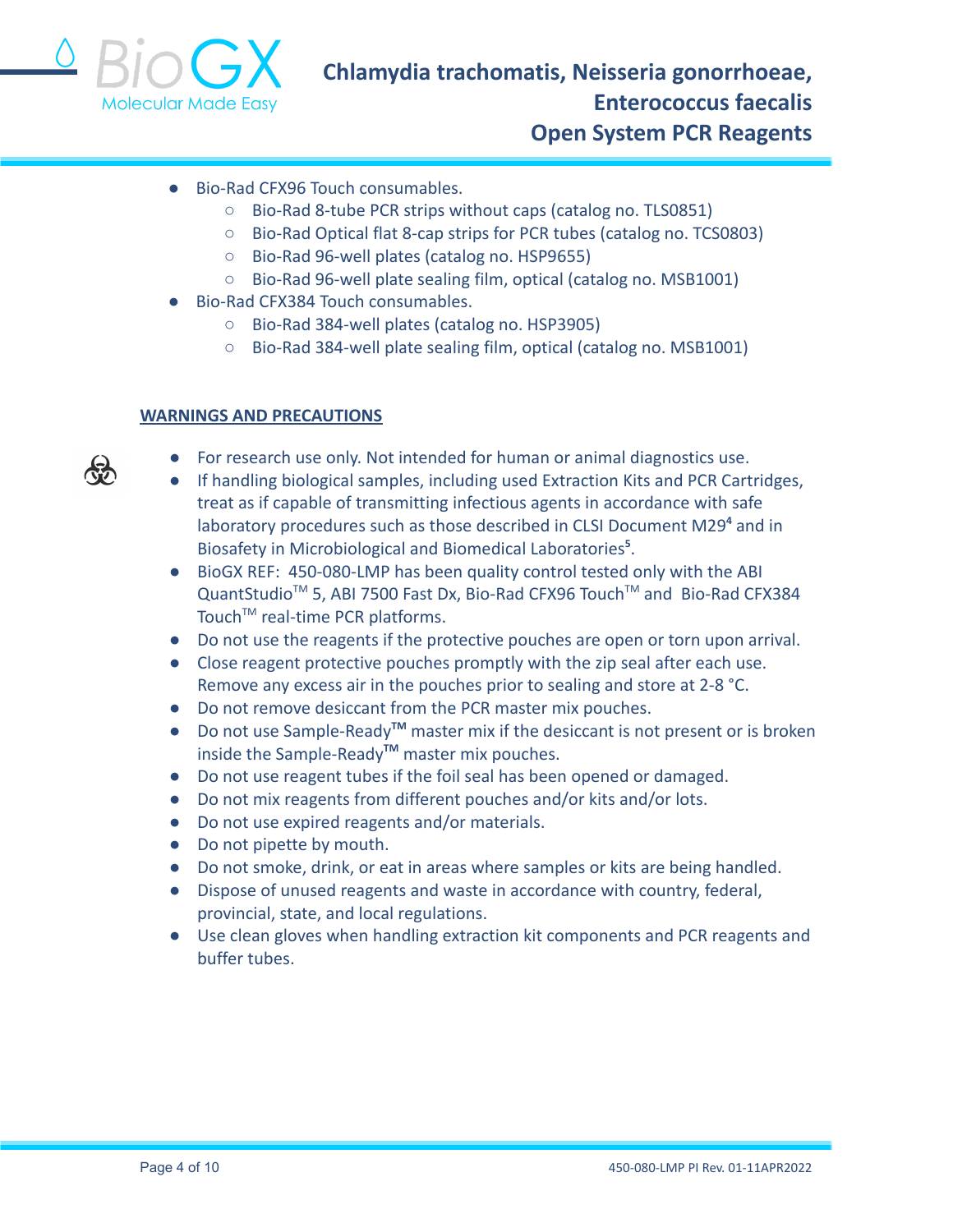

#### **STORAGE REQUIREMENTS AND RECOMMENDATIONS**



Reagents are stable at a temperature range of 2-30°C during shipment for 5 days, but BioGX recommends long-term storage at 2-8°C. Reagents have been tested to demonstrate optimal performance when stored properly and consumed by the Manufacturer Recommended Use By Date. The end user may opt to extend the useful life for Research Use Only reagents upon completing their own performance validations. BioGX's guarantee of reagent integrity does not extend beyond the Manufacturer Recommended Use By Date when stored properly. Avoid exposing the reagents (lyophilized or rehydrated) to direct sunlight or long-term ambient lighting. Tightly reseal the pouch with unused reactions and immediately return to a refrigerator after opening. To mitigate reagent performance degradation from exposure to moisture, BioGX suggests using the entire contents of the opened pouch within 1 month; however, the user may choose to verify an extended working time > 1 month by performance testing with positive controls and an examination of the sample preparation control target.

#### **SAMPLE TYPES UTILIZED FOR QUALITY CONTROL TESTING**

-Urine (neat or boric acid preserved)

#### **REAGENT OPTICAL CONFIGURATION**

#### **Table 1.** Optical Channel Configuration for REF 450-080-LMP.

| <b>Optical Channel</b><br>(Fluorophore Equivalent) | <b>Target</b>         |  |
|----------------------------------------------------|-----------------------|--|
| <b>FAM</b>                                         | Enterococcus faecalis |  |
| <b>HEX</b>                                         | Neisseria gonorrhoeae |  |
| <b>Texas Red</b>                                   | Chlamydia trachomatis |  |
| Cy <sub>5</sub>                                    | <b>RNase P</b>        |  |
| Cy5.5                                              | Unused                |  |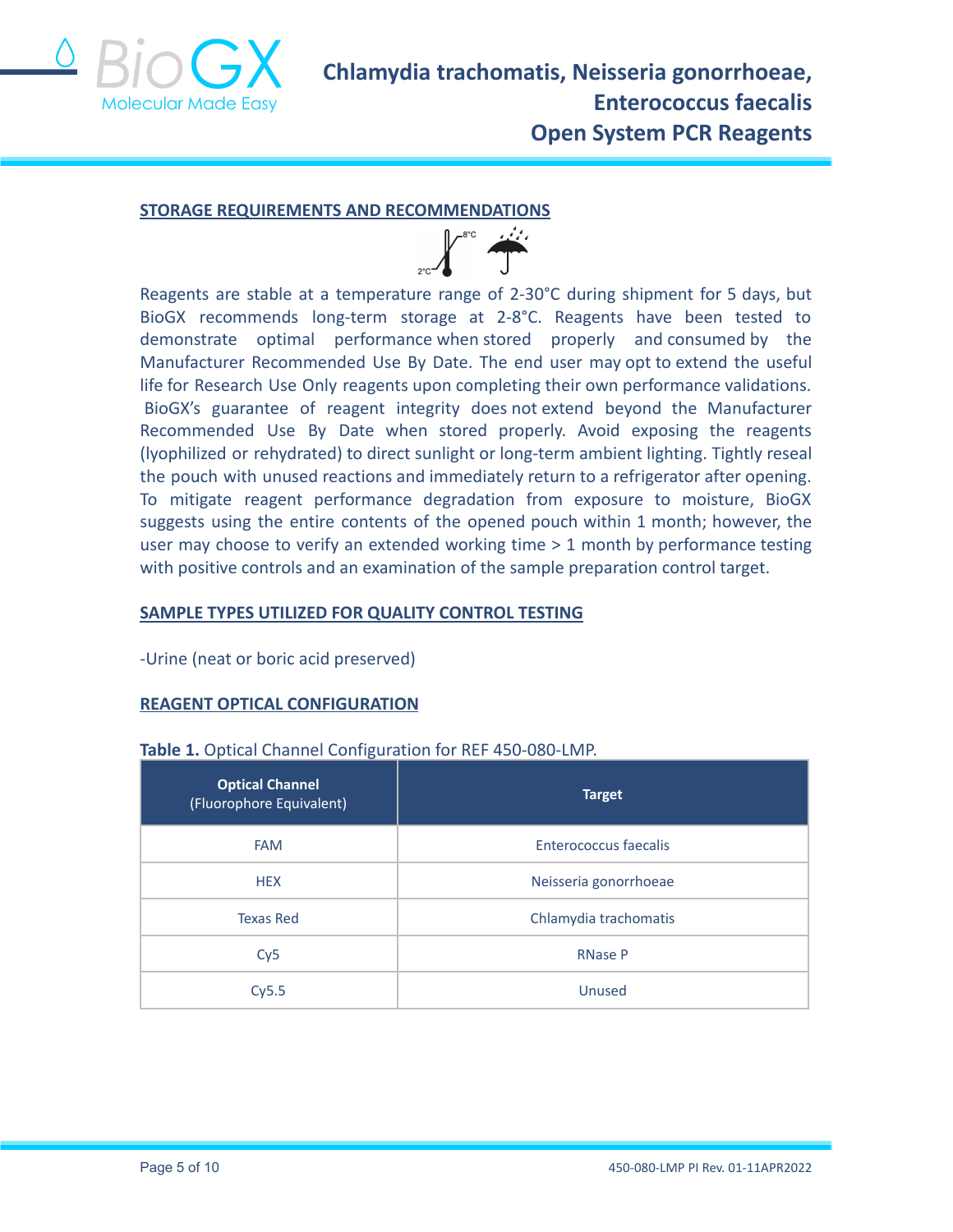

#### **QUALITY CONTROL AND EXTRACTION TESTING PARAMETERS**

#### **ABI and Bio-Rad Platforms (BioGX REF: 450-080-LMP)**

As a starting point, users can import and install a PCR run file onto:

- 1. Applied Biosystems QuantStudio<sup>™</sup> 5 (Design & Analysis software version 1.5.1 or later)
- 2. ABI 7500 Fast Dx (SDS software version 1.4 or later)
- 3. Bio-Rad CFX96 Touch<sup>™</sup> (Maestro software version 1.1 or later)
- 4. Bio-Rad CFX384 Touch™ (Maestro software version 1.1 or later)

BioGX's most current ABI QuantStudio<sup>™</sup> 5, ABI 7500 Fast Dx, Bio-Rad CFX96 Touch<sup>™</sup>, and Bio-Rad CFX384 Touch™ PCR run files utilized for quality control of this product can be obtained by sending an email to [TS@biogx.com](mailto:TS@biogx.com). Please refer to the Applied Biosystems QuantStudio<sup>™</sup> 5 user manual<sup>6</sup> for uploading instructions. Please refer to the ABI 7500 Fast Dx user manual**<sup>7</sup>** for uploading instructions. Please refer to the Bio-Rad CFX96 Touch<sup>™</sup> user manual<sup>8</sup> for uploading instructions. Please refer to the Bio-Rad CFX384 TouchTM user manual**<sup>8</sup>** for uploading instructions.

#### **SAMPLE VOLUMES UTILIZED DURING QUALITY CONTROL TESTING**

The end user may choose to validate a different pretreatment method or volume of sample to load other than the sample processing used by BioGX for QC testing as outlined below.

#### **Urine collection (neat urine or boric acid preserved urine)**

#### **ABI and Bio-Rad Platforms (validated magnetic bead or silica column extraction kits)**

Thoroughly vortex the sample prior to processing. Follow manufacturer recommendations for extraction of appropriate sample volume. Transfer 5 μL to purified nucleic acid to master mix as described in Section: *BioGX Quality Control Test Setup Procedure for ABI and Bio-Rad Platforms.*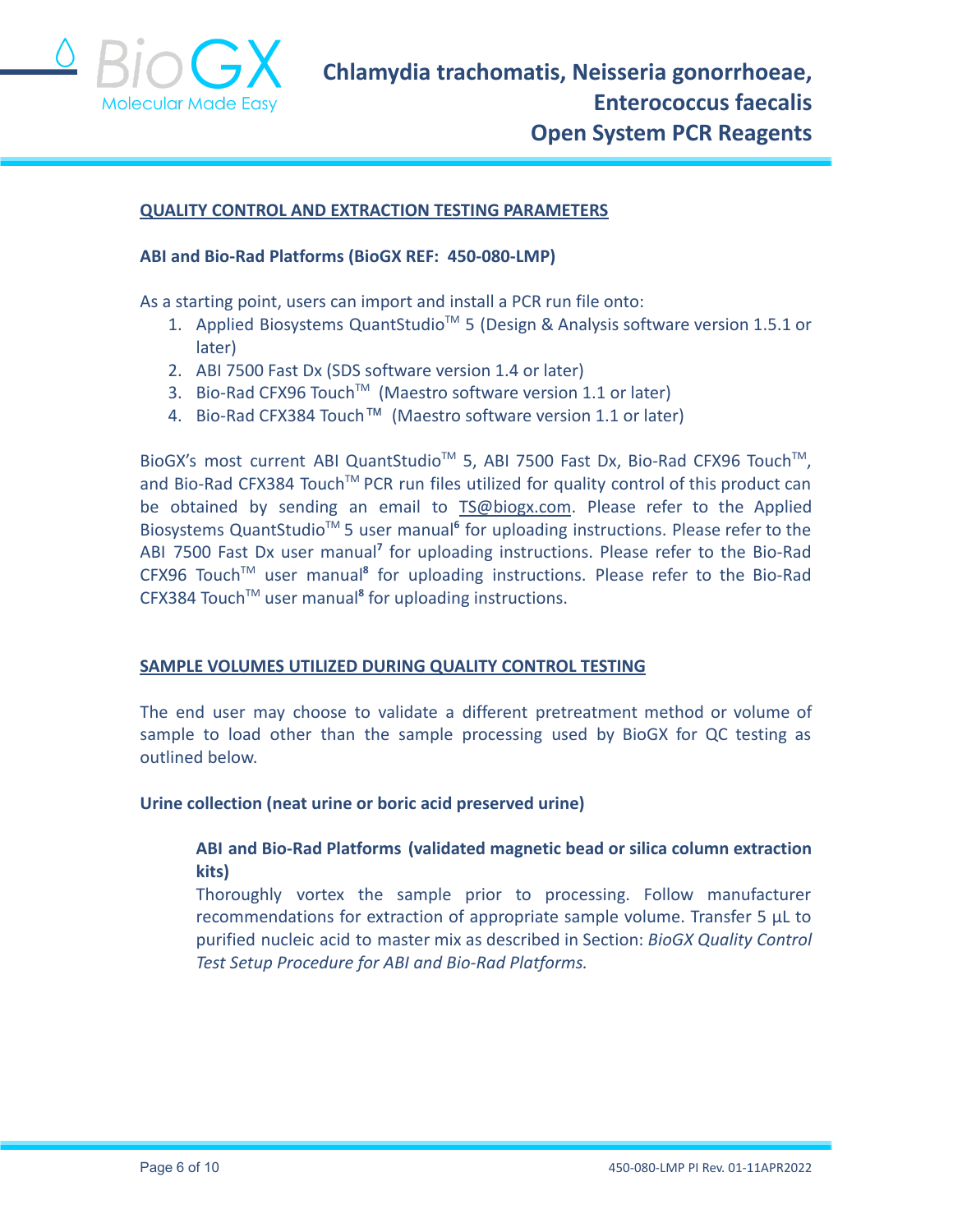

#### **BioGX QUALITY CONTROL TEST SETUP PROCEDURE**

**ABI and Bio-Rad Platforms Quality Control Test Setup**

#### **WEAR NITRILE GLOVES WHEN HANDLING LYOPHILIZED REAGENTS TO REDUCE THE GENERATION OF STATIC CHARGES. DO NOT USE LATEX GLOVES.**

#### **Assembly of BioGX Reagents**

1. Prepare the appropriate number of 8-tube PCR strips, 96-well or 384-well PCR plates.

2. Transfer 40 μL of molecular grade water to one vial of lyophilized BioGX reagents. The rehydrated master mix is more than sufficient for 4 samples to be tested.

**Note:** 8-tube strips containing reagents **ARE NOT** compatible with ABI QuantStudio<sup>™</sup> 5, ABI 7500 Fast Dx, Bio-Rad CFX96 Touch™ and Bio-Rad CFX384 Touch™ Platforms. Rehydrated master mix must be transferred to 8-tube PCR strips, 96-well or 384-well PCR plates compatible with appropriate instruments.

3. Mix by gently pipetting up and down. (IMPORTANT: Keep rehydrated master mix in a cold block or on ice if setup cannot not be completed within 20 minutes. If the rehydrated master mix cannot be used immediately, it can be capped and stored up to 24 hours at 2-8°C, protected from light).

4. Transfer 10 μL of rehydrated master mix to the bottom of 4 empty wells.

5. To each well containing 10 μL of rehydrated master mix, add 5 μL of extracted sample.

6. Affix the appropriate optical caps or optical plate seals.

7. Pulse spin the sealed PCR plate or tube to mix and bring liquid to the bottom.

8. Load 8-tube PCR strips, 96-well or 384-well PCR plates into the real-time PCR platform and start the run. Avoid unnecessary delay once tubes/plates are loaded into the real-time PCR instrument.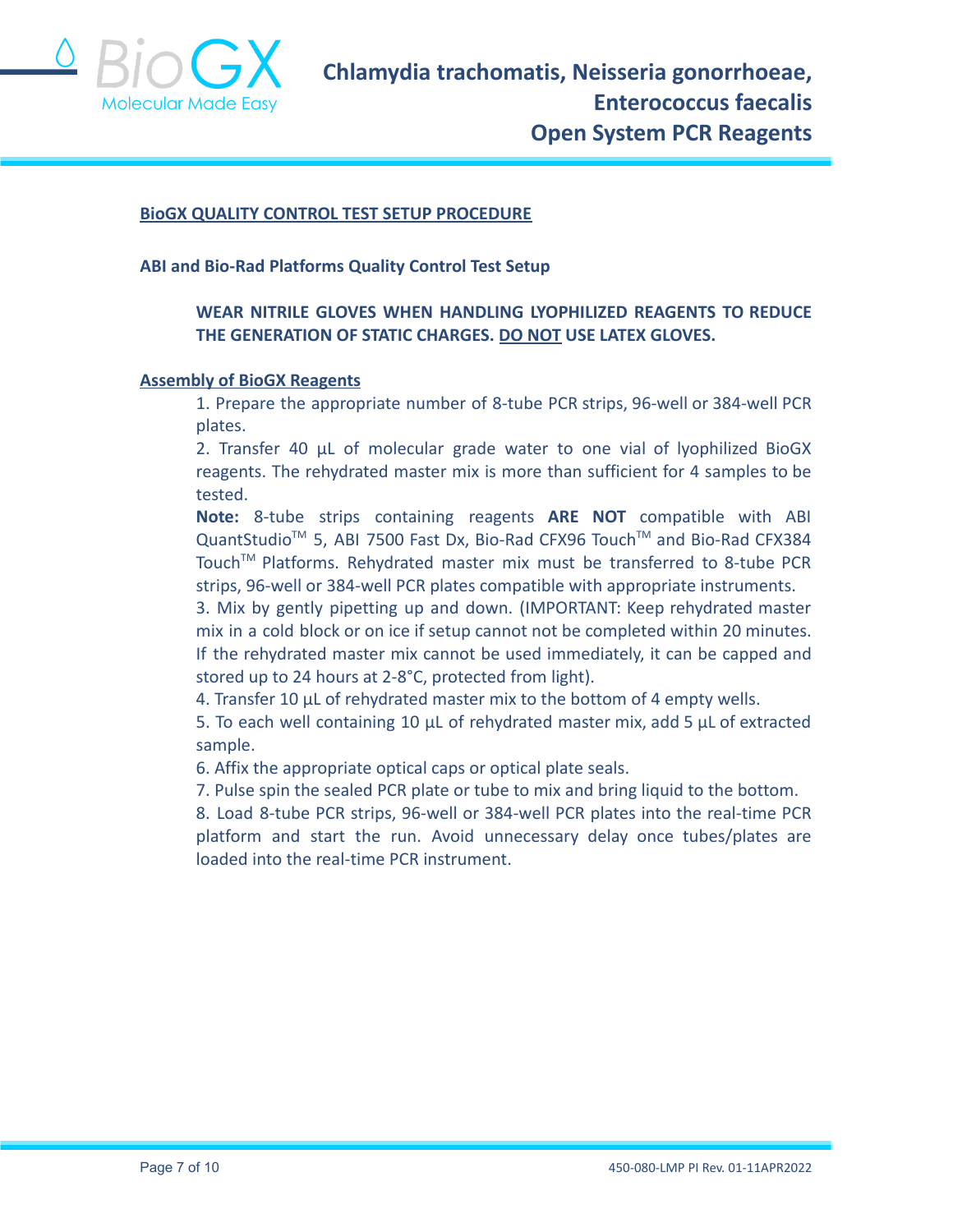

#### **ASSAY PERFORMANCE**

All BioGX Research Use Only products are designed to detect 20 copies or less of the target nucleic acid per reaction.

#### **INTERPRETATION OF RESULTS**

| <b>Table 2.</b> Multiplex PCK Results interpretation for 450-060-LiviP. |               |                   |                |                                                                                 |  |  |  |
|-------------------------------------------------------------------------|---------------|-------------------|----------------|---------------------------------------------------------------------------------|--|--|--|
| C.trachomatis                                                           | N.gonorrhoeae | <b>E.faecalis</b> | <b>RNase P</b> | Interpretation                                                                  |  |  |  |
|                                                                         |               |                   | $+/-$          | Chlamydia trachomatis POSITIVE                                                  |  |  |  |
|                                                                         | ٠             |                   | $+/-$          | Neisseria gonorrhoeae POSITIVE                                                  |  |  |  |
|                                                                         |               | ÷                 | $+/-$          | <b>Enterococcus faecalis POSITIVE</b>                                           |  |  |  |
|                                                                         |               |                   | ÷              | Chlamydia trachomatis, Neisseria<br>gonorrhoeae, Enterococcus faecalis NEGATIVE |  |  |  |
|                                                                         |               |                   |                | Unresolved*                                                                     |  |  |  |

#### **Table 2.** Multiplex PCR Results Interpretation for 450-080-LMP.

\*Failed PCR due to inhibition, reagent failure or incorrect assembly of PCR reaction.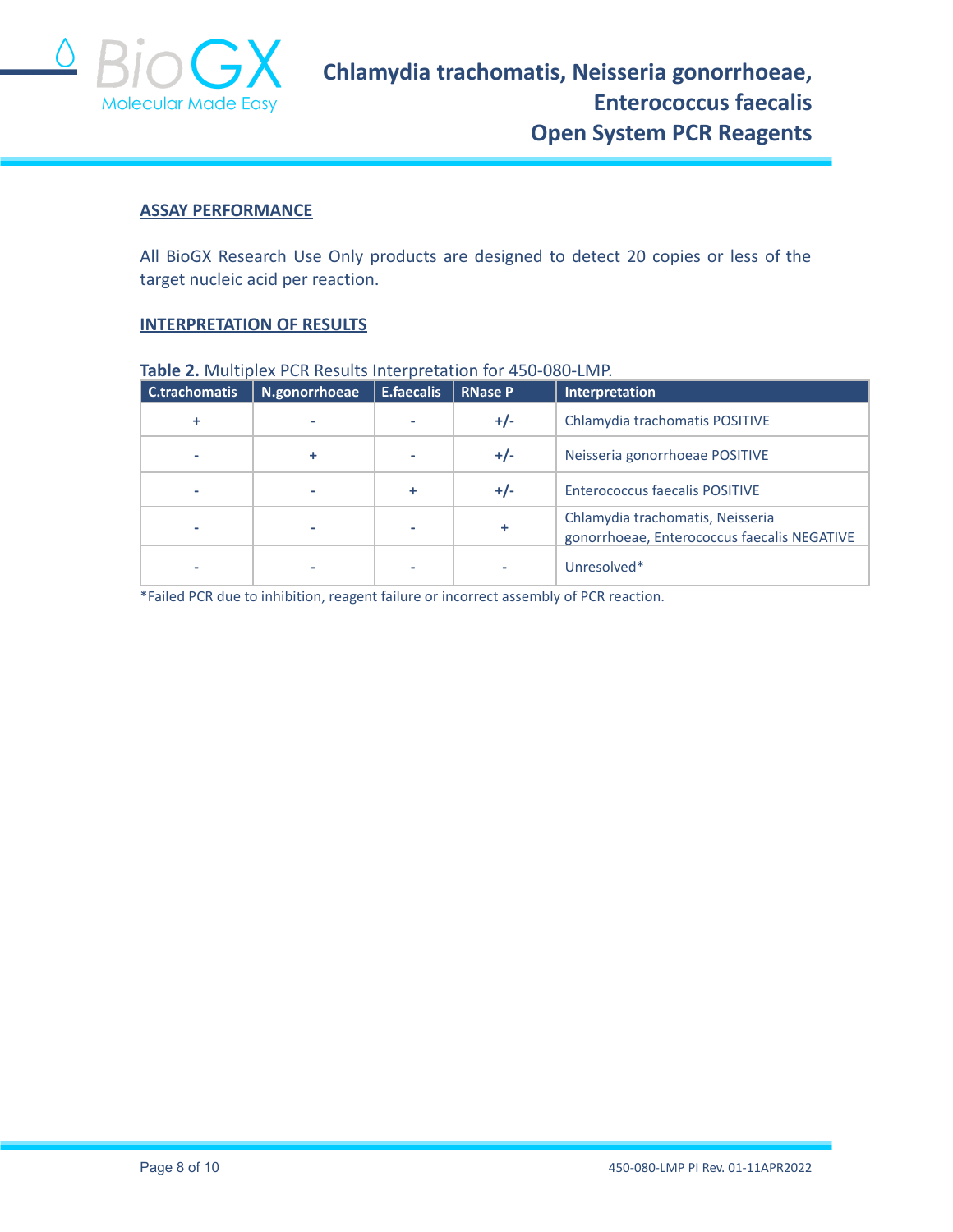

#### **REFERENCES**

- 1. Schaeffer, A., Henrich, B. Rapid Detection of Chlamydia trachomatis and Typing of the Lymphogranuloma venereum associated L-Serovars by TaqMan PCR. BMC Infect Dis 8, 56 (2008).
- 2. Eboigbodin, K., Hoser, M. Multiplex Strand Invasion Based Amplification (mSIBA) assay for detection of Chlamydia trachomatis and Neisseria gonorrhoeae. Sci Rep 6, 20487 (2016).
- 3. Van Der Zee, Anneke, et al. "Molecular diagnosis of urinary tract infections by semi-quantitative detection of uropathogens in a routine clinical hospital setting." PloS one 11.3 (2016): e0150755.
- 4. Clinical and Laboratory Standards Institute. Protection of laboratory workers from occupationally acquired infections; Approved Guideline. Document M29 (Refer to the latest edition).
- 5. Centers for Disease Control and Prevention and National Institutes of Health. Biosafety in Microbiological and Biomedical Laboratories. Choosewood L.C. and Wilson D.E. (eds) (2009). HHS Publication No. (CDC) 21-1112.
- 6. QuantStudio<sup>™</sup> Design and Analysis software User Guide, ThermoFisher Scientific, Waltham, Massachusetts, USA (Refer to the latest version).
- 7. Applied Biosystems 7500 Fast Dx Real-Time PCR Instrument Instructions for Use (2012). Life Technologies Holdings Pte Ltd, Singapore. Publication Part Number 4406991 [Rev. E].
- 8. CFX96 Touch, CFX96 Touch Deep Well, CFX Connect, and CFX384 Touch Systems Instruction Manual (refer to the latest version), Bio-Rad Laboratories, Inc., Hercules, California, USA (Refer to the latest version).

#### **Please call BioGX or email info@biogx.com with any questions you may have regarding this product.**

| Rev. # | <b>Effective Date</b> | <b>Summary of Changes</b> |
|--------|-----------------------|---------------------------|
| - 01   | 11 APR 2022           | Initial Release.          |